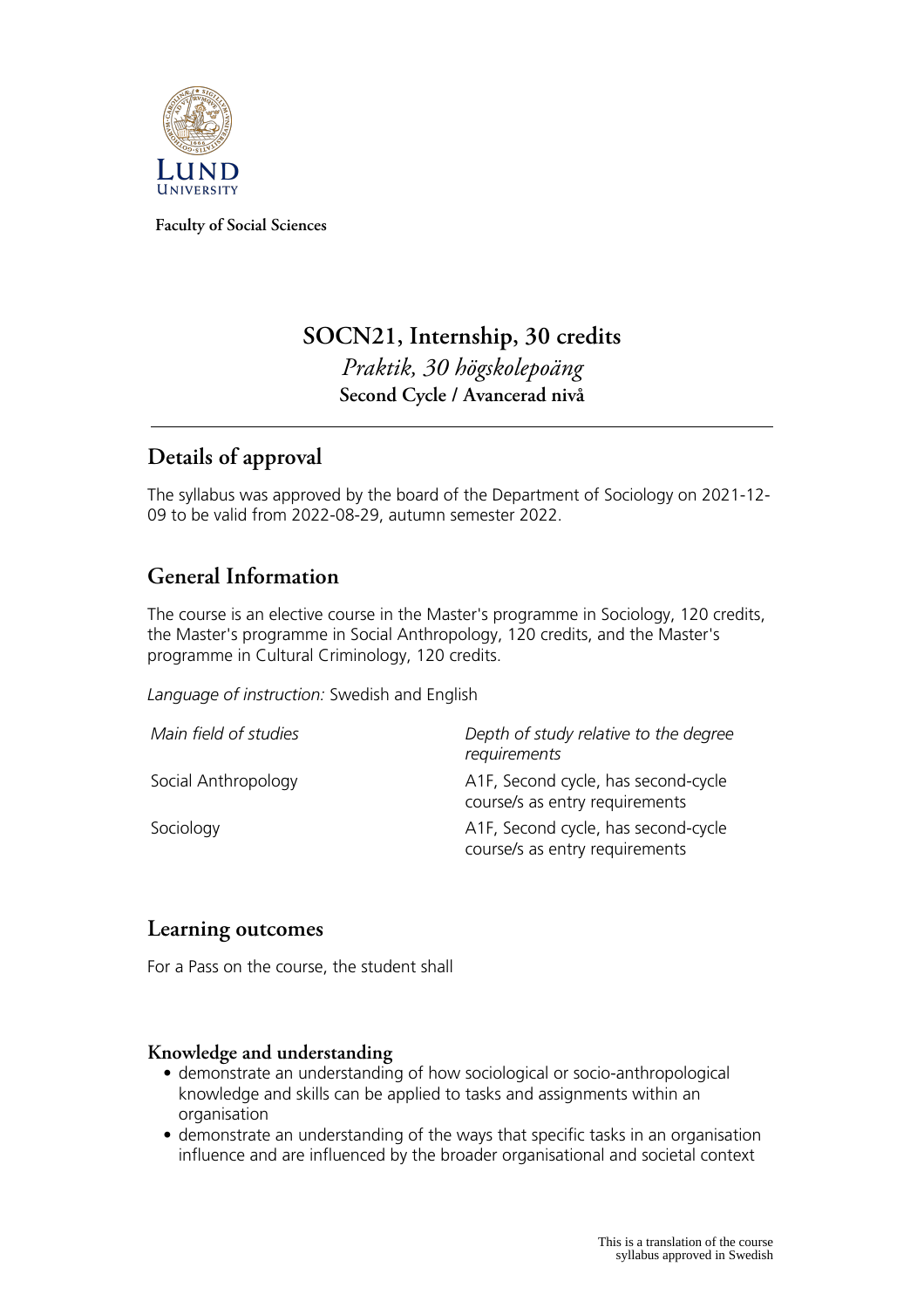#### **Competence and skills**

- demonstrate the ability to independently formulate a plan to acquire and apply sociological or socio-anthropological theories and skills in their tasks
- demonstrate the ability to independently search and compile relevant literature based on an identified problem area
- demonstrate the ability to discuss how they have contributed to the activities of the placement organisation
- in speech and in writing, demonstrate the ability to present and discuss the relevance of sociology or the social anthropology to the activities of the placement organisation
- such skills that is required to independently work in qualified activities

#### **Judgement and approach**

- demonstrate the ability to identify their own need for additional knowledge and to take responsibility for their own knowledge development
- demonstrate the ability to reflect on how a scientific approach can be implemented in practical activities
- demonstrate the ability to independently and carefully reflect on ethical issues in the organisation

### **Course content**

The aim of the course is to provide students with an advanced understanding of how sociological or socio-anthropological knowledge and skills can be applied in working life. The work placement can take place in the public or private sector or at an NGO in Sweden or abroad. With the support of supervision during the placement, the student is to participate continuously in the daily work within the scope of the placement. The placement host is to provide the placement student with qualified activities or tasks corresponding to what the sector would expect from a university graduate. The tasks should be relevant to the completed studies and the student is to be given the opportunity to use and develop previously acquired knowledge and skills.

It is primarily the student's responsibility to find appropriate tasks, in consultation with a supervisor at the host organisation and course teaching staff at the Department of Sociology at Lund University. The right to supervision from a lecturer is limited to the semester in which the placement is carried out.

The course consists of the following parts:

Mid-seminar report, 15 credits

A written assignment in which the student presents and justifies their choice of literature and accounts for and discusses different aspects of the placement and its activities.

Reflection Paper 15 credits

A written assignment in which the student reflects on different aspects of their placement based on relevant literature.

Log book 0 credits

A log book of the activities that the student carries out. The log book is to be certified by the placement supervisor upon submission.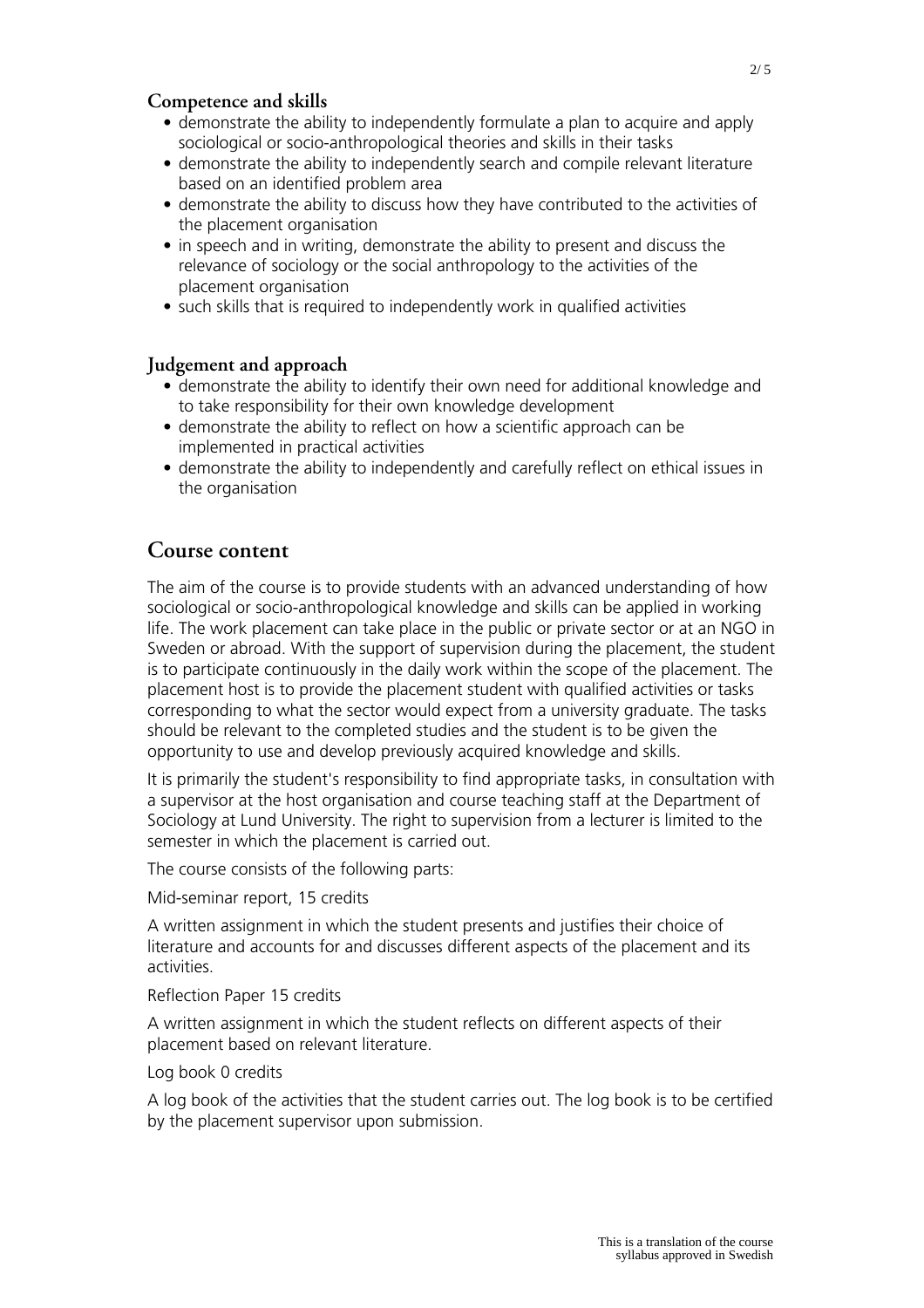### **Course design**

The placement consists of 640 hours/16 weeks. The student uses the remaining 160 hours/4 weeks to complete the course assessment tasks.

At the beginning of the course, a written agreement must be in place between the host organisation, the student and the course director that is in accordance with what is specified above (qualified tasks and the number of hours).

The majority of the course consists of qualified tasks carried out under supervision at the host organisation. The teaching in the course consists of an introductory lecture and seminars. Unless there are valid reasons to the contrary, participation in seminars is compulsory. Students who have been unable to participate due to circumstances such as accidents or sudden illness will be offered the opportunity to compensate for or re-take compulsory components. This also applies to students who have been absent because of duties as an elected student representative.

The student is to keep a log book where activities carried out within the scope of the placement are documented. The log book should be submitted following completion of the placement and is also to be verified by the placement supervisor.

#### **Assessment**

The assessment is based on the following assignments:

The assessment of the mid-seminar report, 15 credits, is based on a written document.

The assessment of the reflection paper, 15 credits, is based on a written document.

The assessment of the log book, 0 credits, is based on a written document.

The course includes opportunities for assessment at a first examination, a reexamination close to the first examination and a second re-sit for courses completed in the past year (catch-up exam). At least two further re-examinations on the same course content are offered within a year of any major change to, or discontinuation of, the course. After this, further re-examination opportunities are offered, but in accordance with the current course syllabus.

If a student fails to complete the placement, they will be given another opportunity to complete it satisfactorily. The whole placement period must be redone and it

is the student's responsibility to find a new placement.

The examiner, in consultation with Disability Support Services, may deviate from the regular form of examination in order to provide a permanently disabled student with a form of examination equivalent to that of a student without a disability.

*Subcourses that are part of this course can be found in an appendix at the end of this document.*

#### **Grades**

Marking scale: Fail, Pass.

The grades awarded are Pass and Fail. For the grade of Pass, the student must fulfil the course learning outcomes. At the start of the course, students are informed about the learning outcomes stated in the syllabus and about the grading scale and how it is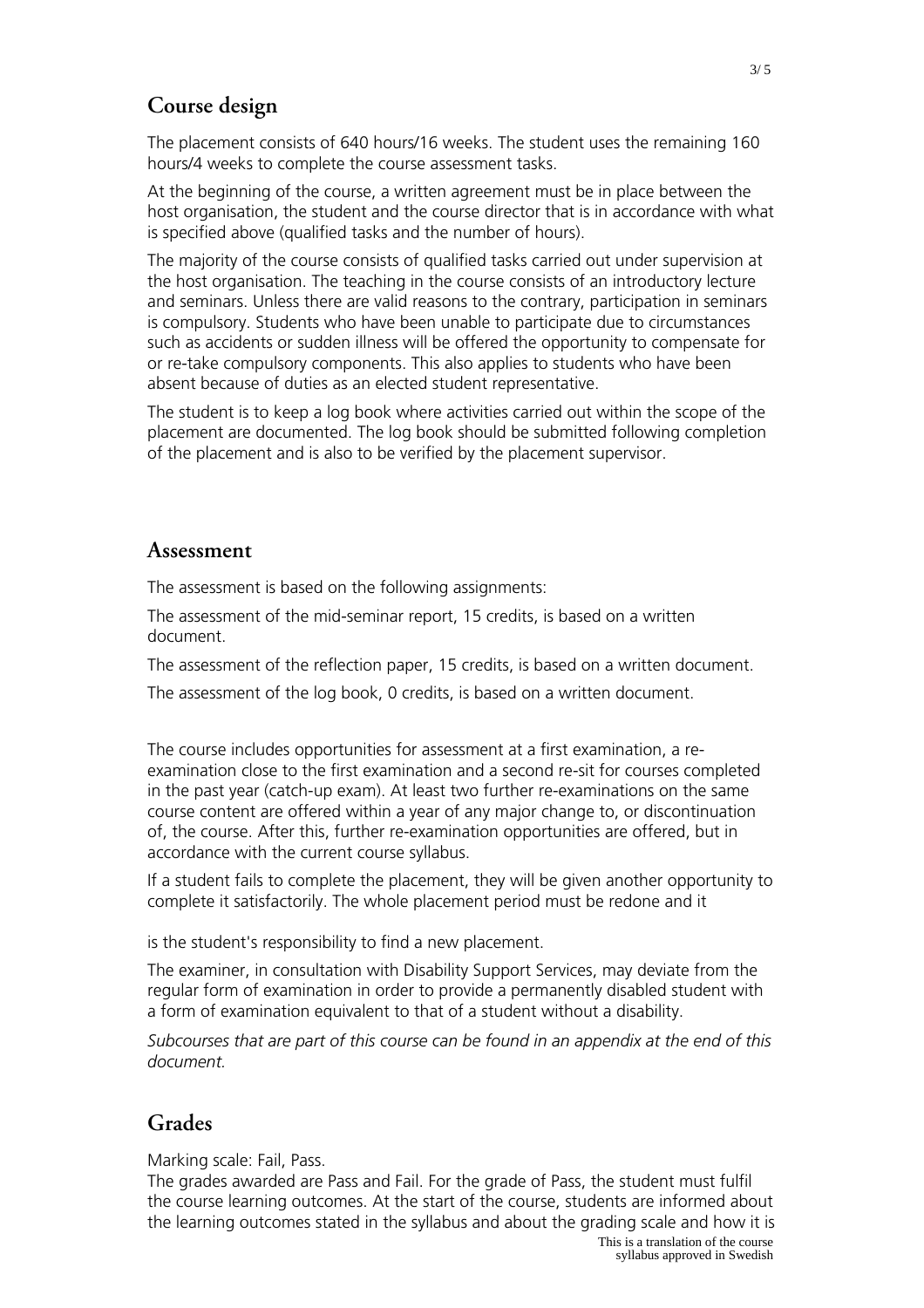### **Entry requirements**

30 second-cycle credits in Sociology or Social Anthropology, or the equivalent.

## **Further information**

It is the student's responsibility to find an appropriate placement. A three-way agreement between the student, the placement provider and the higher education institution is to be drawn up before the placement can commence. The course cannot be included in a degree with other placement courses.